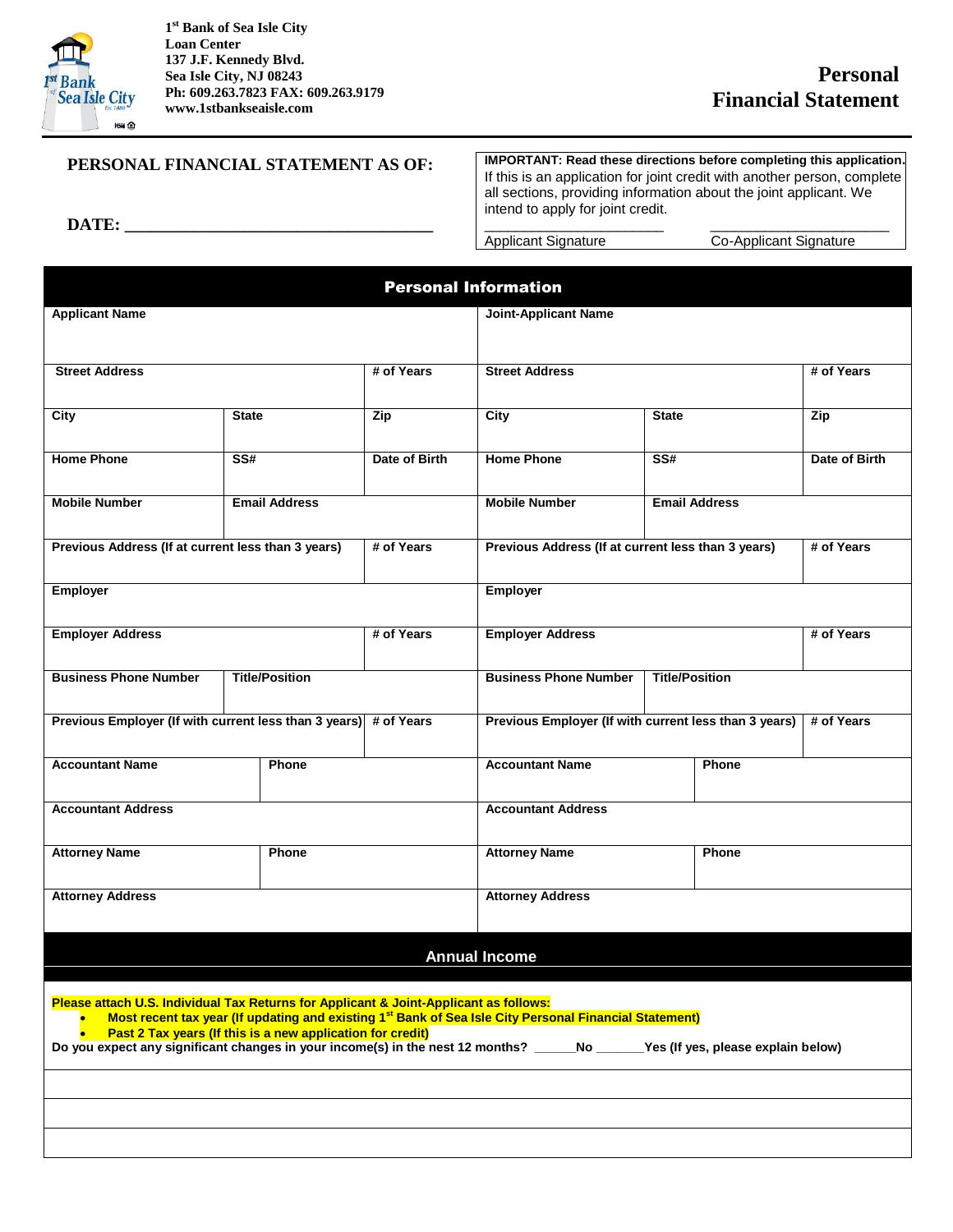

**1 st Bank of Sea Isle City Loan Center 137 J.F. Kennedy Blvd. Sea Isle City, NJ 08243 Ph: 609.263.7823 FAX: 609.263.9179 www.1stbankseaisle.com**

Balance sheet as of:

| <b>Assets</b>                                       |                                                  | <b>Liabilities</b><br>Amount (\$) |                                                                                       | Amount (\$)                                            |                     |  |
|-----------------------------------------------------|--------------------------------------------------|-----------------------------------|---------------------------------------------------------------------------------------|--------------------------------------------------------|---------------------|--|
| Cash in 1 <sup>st</sup> Bank of Sea Isle City       |                                                  |                                   | Loans payable to 1 <sup>st</sup> Bank of Sea Isle City                                |                                                        |                     |  |
| <b>Cash in other Financial Institutions (List):</b> |                                                  |                                   | <b>Accounts payable</b>                                                               |                                                        |                     |  |
|                                                     |                                                  |                                   | <b>Margin Accounts</b>                                                                |                                                        |                     |  |
|                                                     |                                                  |                                   | Federal & State Income Taxes payable                                                  |                                                        |                     |  |
|                                                     |                                                  |                                   | <b>Residential Real Estate Mortgage Debt (Sched. D)</b>                               |                                                        |                     |  |
|                                                     |                                                  |                                   |                                                                                       | <b>Investment Real Estate Mortgage Debt (Sched. E)</b> |                     |  |
| <b>Marketable securities (Schedule A)</b>           |                                                  |                                   | Life Insurance Loans (Schedule F)                                                     |                                                        |                     |  |
| <b>Non-Marketable securities (Schedule B)</b>       |                                                  |                                   | Loans payable to others (Schedule H)                                                  |                                                        |                     |  |
| Accounts, Loans & Notes receivable (Schedule C)     |                                                  |                                   | <b>Credit Card Debt</b>                                                               |                                                        |                     |  |
| Residential real estate (Schedule D)                |                                                  |                                   | <b>Other Debts/Liabilities (List):</b>                                                |                                                        |                     |  |
| <b>Investment Real Estate (Schedule E)</b>          |                                                  |                                   |                                                                                       |                                                        |                     |  |
| <b>Cash Value Life Insurance (Schedule F)</b>       |                                                  |                                   |                                                                                       |                                                        |                     |  |
| Partnerships, LLC's & Closely held CO. (Sched. G)   |                                                  |                                   |                                                                                       |                                                        |                     |  |
| Retirement Accts. (IRA, 401K, Keogh, etc.)          |                                                  |                                   |                                                                                       |                                                        |                     |  |
| <b>Personal property (Including automobiles)</b>    |                                                  |                                   |                                                                                       |                                                        |                     |  |
| Other assets (list):                                |                                                  |                                   |                                                                                       |                                                        |                     |  |
|                                                     |                                                  |                                   |                                                                                       |                                                        |                     |  |
|                                                     |                                                  |                                   |                                                                                       |                                                        |                     |  |
|                                                     |                                                  |                                   |                                                                                       | <b>Total Liabilities</b>                               | \$                  |  |
|                                                     | <b>Total Assets</b>                              | \$                                | <b>Net Worth</b>                                                                      |                                                        | \$                  |  |
|                                                     |                                                  |                                   |                                                                                       |                                                        |                     |  |
|                                                     |                                                  |                                   |                                                                                       |                                                        |                     |  |
|                                                     |                                                  |                                   | <b>Schedule A - Readily Marketable Securities (Stocks, Bonds, Brokerage Accounts)</b> |                                                        |                     |  |
| # of Shares or Account #                            | <b>Description of Security or Brokerage Name</b> |                                   | Owner(s)                                                                              | <b>Current Value</b>                                   | Pledged?            |  |
|                                                     |                                                  |                                   |                                                                                       |                                                        |                     |  |
|                                                     |                                                  |                                   |                                                                                       |                                                        |                     |  |
|                                                     |                                                  |                                   |                                                                                       |                                                        |                     |  |
|                                                     |                                                  |                                   |                                                                                       |                                                        |                     |  |
|                                                     |                                                  |                                   |                                                                                       |                                                        |                     |  |
|                                                     |                                                  |                                   |                                                                                       |                                                        |                     |  |
|                                                     |                                                  |                                   | (If not enough space, attach schedule or Brokerage Statement and enter totals only)   |                                                        |                     |  |
|                                                     |                                                  |                                   | Schedule B - Non-Marketable Securities (Thinly traded or Restricted Stocks)           |                                                        |                     |  |
| # of Shares<br><b>Description</b>                   | Owner(s)                                         |                                   | <b>Where held</b>                                                                     | <b>Current Value</b>                                   | Pledged?            |  |
|                                                     |                                                  |                                   |                                                                                       |                                                        |                     |  |
|                                                     |                                                  |                                   |                                                                                       |                                                        |                     |  |
|                                                     |                                                  |                                   |                                                                                       |                                                        |                     |  |
|                                                     |                                                  |                                   |                                                                                       |                                                        |                     |  |
|                                                     |                                                  |                                   |                                                                                       |                                                        |                     |  |
| Schedule C - Accounts, Loans & Notes Receivable     |                                                  |                                   |                                                                                       |                                                        |                     |  |
| Name & Address of Debtor                            | <b>Loan Date</b>                                 | <b>Description of Collateral</b>  |                                                                                       | <b>Monthly Payment</b>                                 | <b>Balance</b> (\$) |  |
|                                                     |                                                  |                                   |                                                                                       |                                                        |                     |  |
|                                                     |                                                  |                                   |                                                                                       |                                                        |                     |  |
|                                                     |                                                  |                                   |                                                                                       |                                                        |                     |  |
|                                                     |                                                  |                                   |                                                                                       |                                                        |                     |  |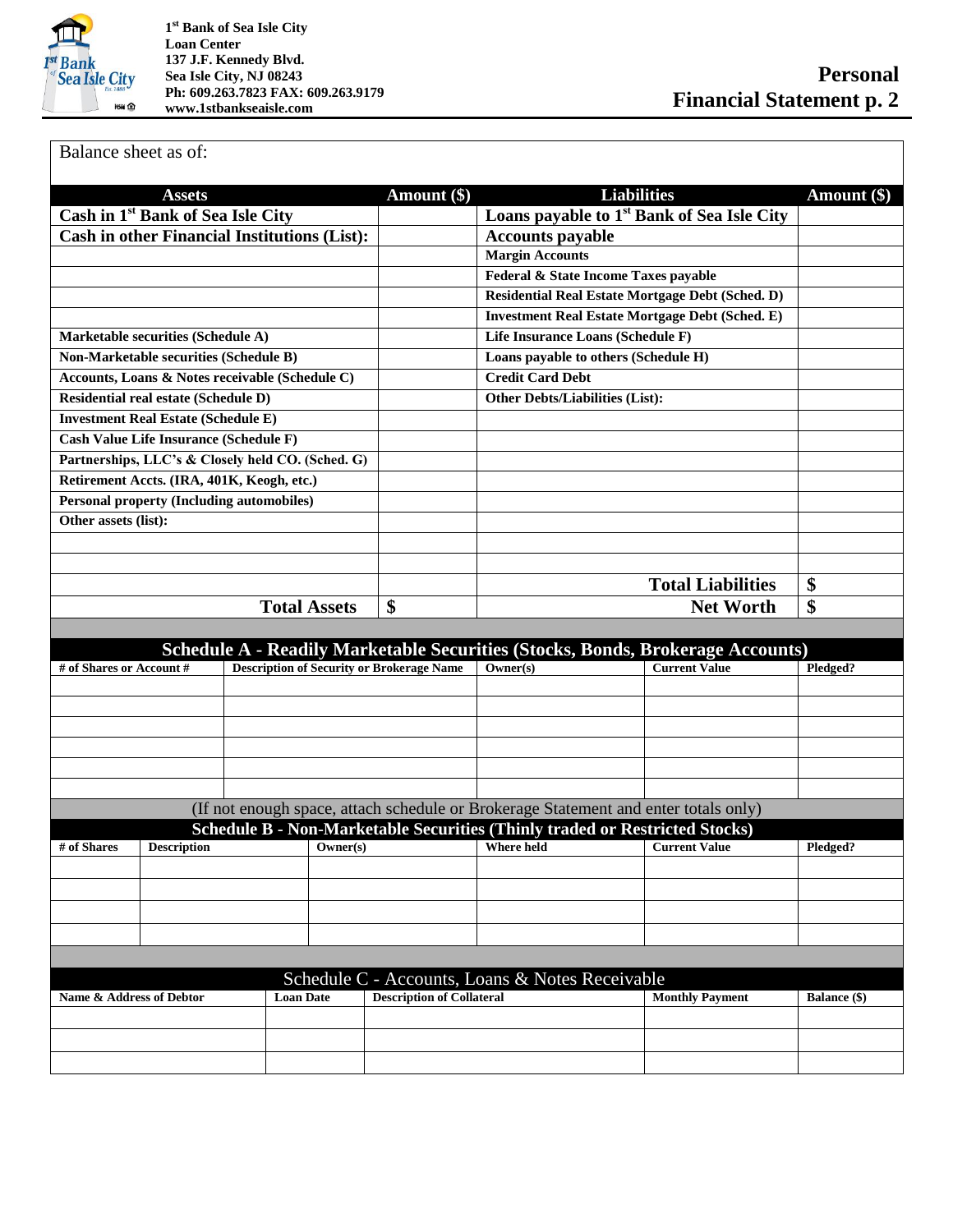

**1 st Bank of Sea Isle City Loan Center 137 J.F. Kennedy Blvd. Sea Isle City, NJ 08243 Ph: 609.263.7823 FAX: 609.263.9179 www.1stbankseaisle.com**

|                                                                                     |          |                                 |                            |                      | Schedule D - Residential Real Estate (Primary Residence & Vacation Homes) |                       |                        |
|-------------------------------------------------------------------------------------|----------|---------------------------------|----------------------------|----------------------|---------------------------------------------------------------------------|-----------------------|------------------------|
| <b>Deeded Owner &amp; Property Address</b>                                          |          | <b>Market Value</b><br>Purchase |                            | Loan                 | <b>Monthly</b>                                                            | <b>Interest</b>       | Lender                 |
|                                                                                     | Year     | Price                           | \$                         | <b>Balance</b><br>\$ | Payment<br>\$                                                             | Rate<br>$\frac{0}{0}$ |                        |
|                                                                                     |          |                                 |                            |                      |                                                                           |                       |                        |
|                                                                                     |          |                                 | $\overline{\mathbf{s}}$    | \$                   | \$                                                                        | $\frac{0}{0}$         |                        |
|                                                                                     |          |                                 | \$                         | \$                   | \$                                                                        | $\frac{0}{0}$         |                        |
|                                                                                     |          |                                 | \$                         | \$                   | \$                                                                        | $\frac{0}{0}$         |                        |
|                                                                                     |          |                                 | \$                         | \$                   | \$                                                                        | $\frac{0}{0}$         |                        |
|                                                                                     |          |                                 |                            |                      |                                                                           |                       |                        |
|                                                                                     |          |                                 |                            |                      | Schedule E - Investment Real Estate (Residential & Commercial)            |                       |                        |
| <b>Deeded Owner &amp; Property Address</b>                                          | Purchase |                                 | <b>Market Vale</b>         | Loan                 | <b>Monthly</b>                                                            | <b>Interest</b>       | Lender                 |
|                                                                                     | Year     | Price                           | \$                         | <b>Balance</b><br>\$ | <b>Payment</b><br>\$                                                      | Rate<br>$\frac{0}{0}$ |                        |
|                                                                                     |          |                                 |                            |                      |                                                                           |                       |                        |
|                                                                                     |          |                                 | \$                         | \$                   | \$                                                                        | $\frac{0}{0}$         |                        |
|                                                                                     |          |                                 | \$                         | \$                   | \$                                                                        | $\frac{0}{0}$         |                        |
|                                                                                     |          |                                 | \$                         | \$                   | \$                                                                        | $\frac{6}{9}$         |                        |
|                                                                                     |          |                                 | \$                         | \$                   | \$                                                                        | $\frac{0}{0}$         |                        |
|                                                                                     |          |                                 |                            |                      |                                                                           |                       |                        |
|                                                                                     |          |                                 | Schedule F- Life Insurance |                      |                                                                           |                       |                        |
| <b>Insurance Company</b>                                                            |          | <b>Face Value</b>               |                            | <b>Beneficiary</b>   |                                                                           | <b>Cash Value</b>     | <b>Amount Borrowed</b> |
|                                                                                     |          |                                 |                            |                      |                                                                           |                       |                        |
|                                                                                     |          |                                 |                            |                      |                                                                           |                       |                        |
|                                                                                     |          |                                 |                            |                      |                                                                           |                       |                        |
|                                                                                     |          |                                 |                            |                      |                                                                           |                       |                        |
| Schedule G - Partnerships, Limited Liability Companies & Closely held Corporations* |          |                                 |                            |                      |                                                                           |                       |                        |
| <b>Name of Company</b>                                                              |          | Type (LLC, Partnership, Corp.)  | <b>Percent Owned</b>       |                      | <b>Nature of Business</b>                                                 |                       | <b>Value</b>           |
|                                                                                     |          |                                 |                            |                      |                                                                           |                       |                        |
|                                                                                     |          |                                 |                            |                      |                                                                           |                       |                        |
|                                                                                     |          |                                 |                            |                      |                                                                           |                       |                        |
|                                                                                     |          |                                 |                            |                      |                                                                           |                       |                        |
|                                                                                     |          |                                 |                            |                      |                                                                           |                       |                        |

**(\*Note: If any Company represents a material portion of your total assets, please attach the company(s) Financial Statements or Tax Returns)**